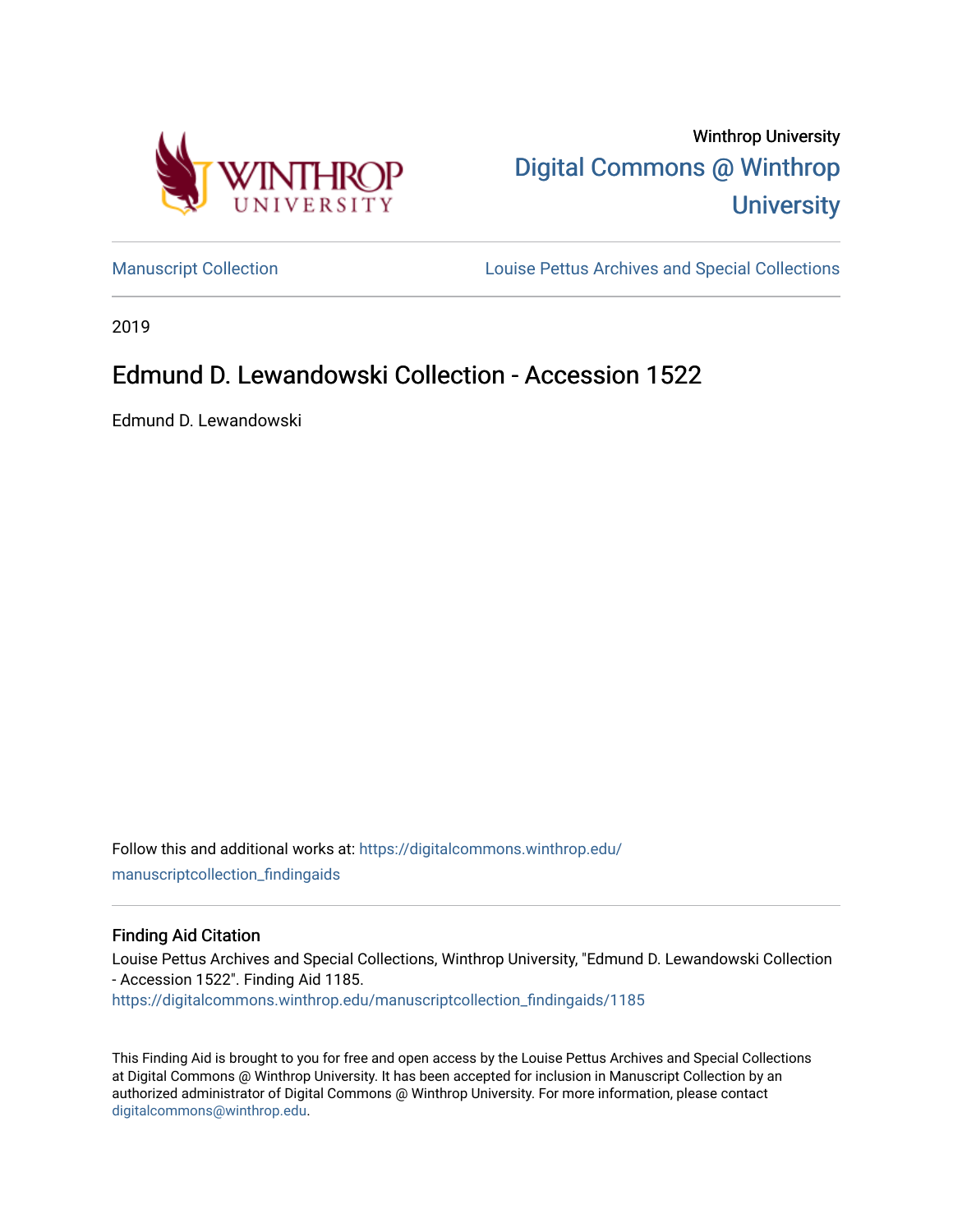# **WINTHROP UNIVERSITY LOUISE PETTUS ARCHIVES & SPECIAL COLLECTIONS**

# **MANUSCRIPT COLLECTION**

# **ACCESSION 1522**

# **EDMUND D. LEWANDOWSKI COLLECTION**

1936-1999, nd

HIIII.

2 Boxes, 10 Folders

**RETT-T-1**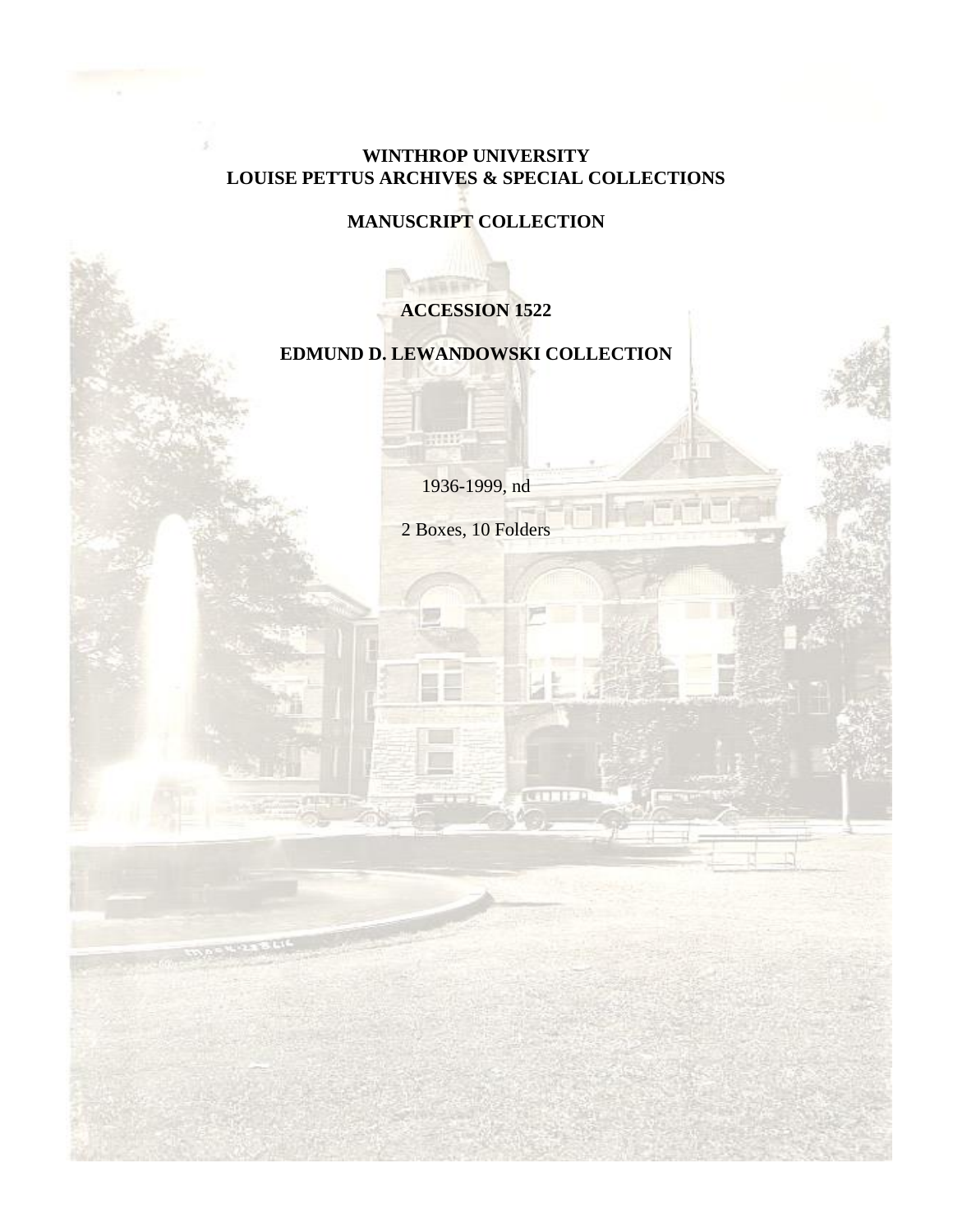#### **WINTHROP UNIVERSITY LOUISE PETTUS ARCHIVES & SPECIAL COLLECTIONS**

#### **MANUSCRIPT COLLECTION**

ACC. NO.: **\_1522\_** PROCESSED BY: <u>Drew Russell</u>, ADDITIONS: DATE: \_July 2, 2019 NO. OF SECTIONS: \_3\_

#### **EDMUND D. LEWANDOWSKI COLLECTION**

**I**

Provenance: **The Edmund Lewandowski Collection were originally received by the Louise Pettus Archives and Special Collections as part of the Pat Fitzgerald Papers. This collection was donated by Pat Fitzgerald on September 22, 2015 and accessioned as its own collection on October 14, 2015.**

> Linear feet of shelf space occupied: 0.50 Approximate number of pieces: 1000

Restrictions: Open to researchers under the rules and regulations of the Louise Pettus Archives & Special Collections at Winthrop University.

Literary Rights: For information concerning literary rights please contact the Louise Pettus Archives & Special Collections at Winthrop University.

Scope and Content Note: **The Edmund Lewandowski Collection consists of notes, emails, newspaper clippings, exhibition catalogues, a signed print, and other material relating to Edmund D. Lewandowski, artist and Chairman of the Winthrop Art Department from 1973-1984.**

Transfer of items:

Related Manuscript Collections: **Accession 1074 – Edmund Lewandowski Exhibit Catalogues; Biographical File; Art Department Vertical File**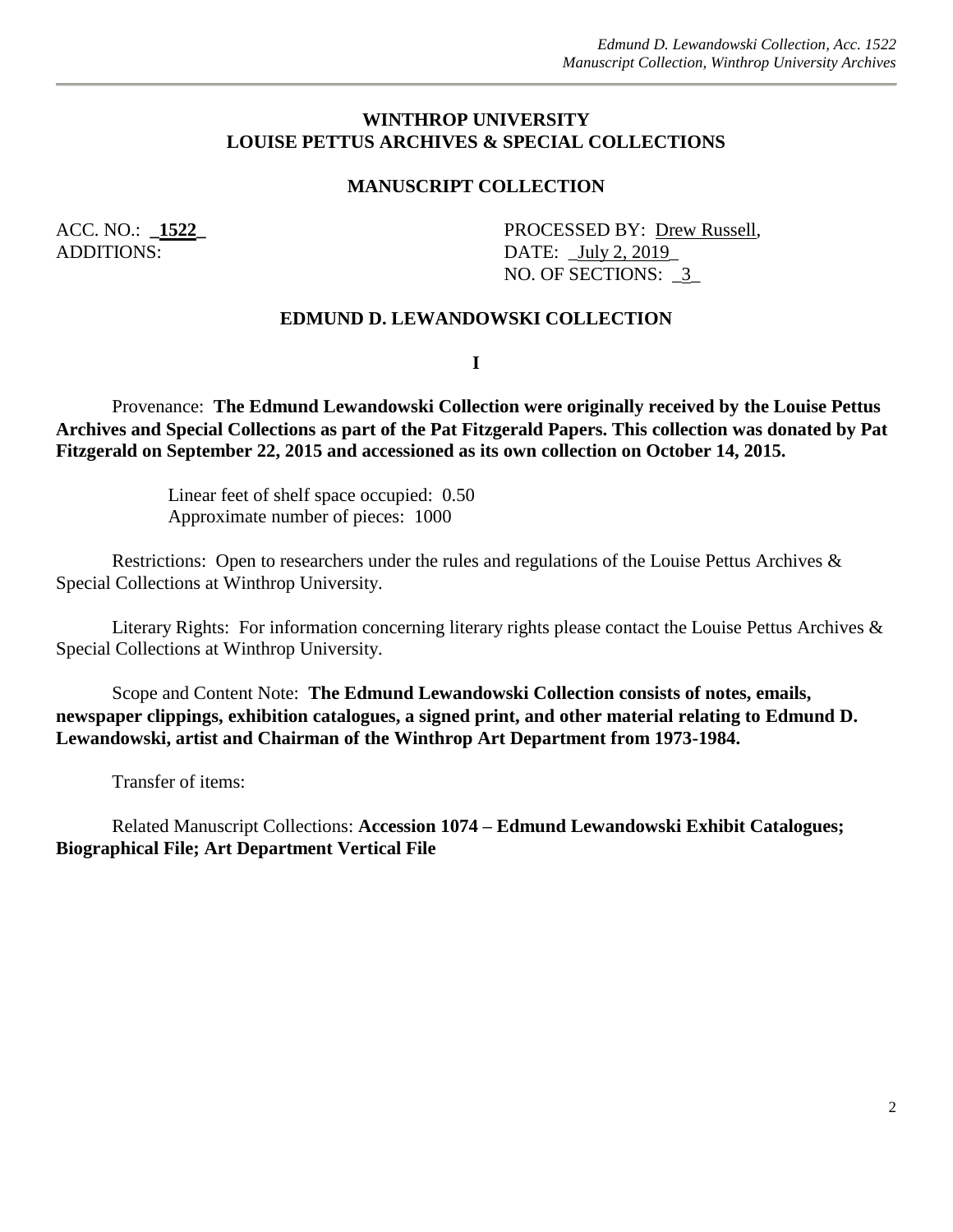## **II**

### **BIOGRAPHICAL NOTE**

#### **EDMUND D. LEWANDOWSKI**

**1914 –** Born in Milwaukee, Wisconsin, July 3

**1931-1935 –** Attended Layton School of Art, Milwaukee, Wisconsin

**1936 –** Exhibits: *Forty-seventh Annual, American Painting and Sculpture,* The Art Institute of Chicago

**1937 –** Exhibits: *Sixteenth International Exhibition of Watercolors,* The Art Institute of Chicago; *New Horizons*, Museum of Modern Art, New York; *Downtown Gallery Group Exhibition*, The Downtown Gallery, New York

**1938 –** Exhibits: *Trois Siècles d'Art aux Etats-Unis*, Musée du Jeu de Paume, Paris

**1939 –** Paints mural in Post Office at Caledonia, Minnesota under auspices of Works Progress Administration; Exhibits: *Frontiers of American Art,* M.H. DeYoung Museum, San Francisco



**1940 –** Paints murals in Post Offices at Hamilton, Illinois and Stoughton, Wisconsin under auspices of U.S. Treasury Department

**1941 –** Exhibits: *11th Biennial International Watercolor Exhibition,* Brooklyn Museum, New York; *A Special Exhibition of Contemporary Painting in the United States*, The Metropolitan Museum of Art, New York; *The Twentieth International Exhibition of Watercolors,* The Art Institute of Chicago; *La Pintura Contemporanea Norteamericana,* South American travelling exhibition; *New Examples by Leading American Artists,* The Downtown Gallery, New York

**1942-1946 –** Served in United States Army Air Force

**1942 –** Exhibits: *Twenty-first International Exhibition of Watercolors,* The Art Institute of Chicago; *Artists for Victory: An Exhibition of Contemporary American Art,* The Metropolitan Museum of Art, New York

**1943 –** Exhibits: *Realists and Magic Realists,* Museum of Modern Art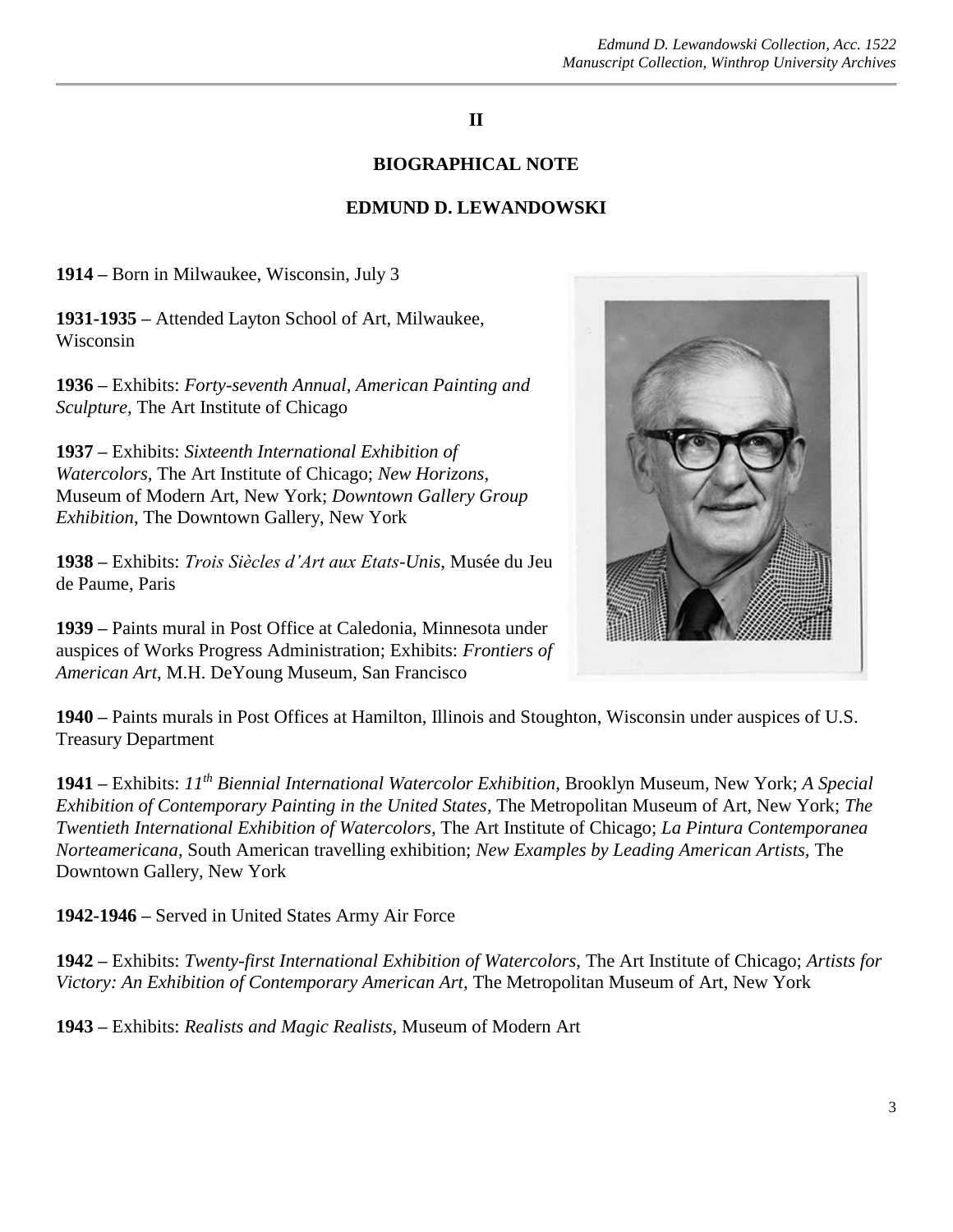## **II**

### **BIOGRAPHICAL NOTE (cont.)**

#### **EDMUND D. LEWANDOWSKI**

**1944 –** Exhibits: *Fifty-fifth Annual American Exhibition: Watercolors and Drawings,* The Art Institute of Chicago; *American Art,* The Downtown Gallery, New York **1946 –** Exhibits: *Painting in the United States,* Carnegie Institute, Pittsburg; *Annual Exhibition of Contemporary American Sculpture, Watercolors and Drawings,* Whitney Museum of American Art; *Out of Uniform*, The Downtown Gallery

**1947-1949 –** Teaches at Layton School of Art, Milwaukee

**1947 –** Exhibits: *American Artist Group Show,* New York, *20th Biennial Exhibition of American Oil Painters,*  Corcoran Gallery of Art, Washington, D.C., *Christmas Exhibition,* The Downtown Gallery

**1948 –** Exhibits: *Wisconsin State Centennial Exhibition, Contemporary Wisconsin Art,* Milwaukee Art Institute; *Christmas 1948,* The Downtown Gallery

**1949-1952 –** Teaches at Florida State University, Tallahassee

**1949 –** Exhibits: *Fifty-ninth Annual American Exhibition, Watercolors and Drawings,* The Art Institute of Chicago; *15th Biennial International Watercolor Exhibition,* Brooklyn Museum; *Polish American Paintings,*  Albright Art Gallery, Buffalo, New York; *3 rd Annual Exhibition of Painting,* California Palace of the Legion of Honor, San Francisco; *Hallmark International,* Wildenstein & Co., New York; *24th Annual Exhibition,* The Downtown Gallery

**1950 –** Exhibits: *Annual Exhibition of Contemporary American Sculpture, Watercolor and Drawings,* Whitney Museum of American Art; *Aquamedia*, The Downtown Gallery; *In 1950,* The Downtown Gallery; *25th Annual Exhibition,* The Downtown Gallery

**1952-1954 –** Head of Department of Art, Florida State University

**1952 –** Exhibits: *Annual Exhibition of Contemporary American Sculpture, Watercolors and Drawings,* Whitney Museum of American Art

**1953 –** Exhibits: *Annual Exhibition of Contemporary American Sculpture, Watercolors and Drawings,* Whitney Museum of American Art; *51st Annual Exhibition, Watercolors, Prints and Drawings,* Pennsylvania Academy of the Fine Arts, Philadelphia; *Annual Contemporary American Painting,* Whitney Museum of American Art; *Paintings of New York by Leading American Artists,* The Downtown Gallery

**1954-1972 –** Director, Layton School of Art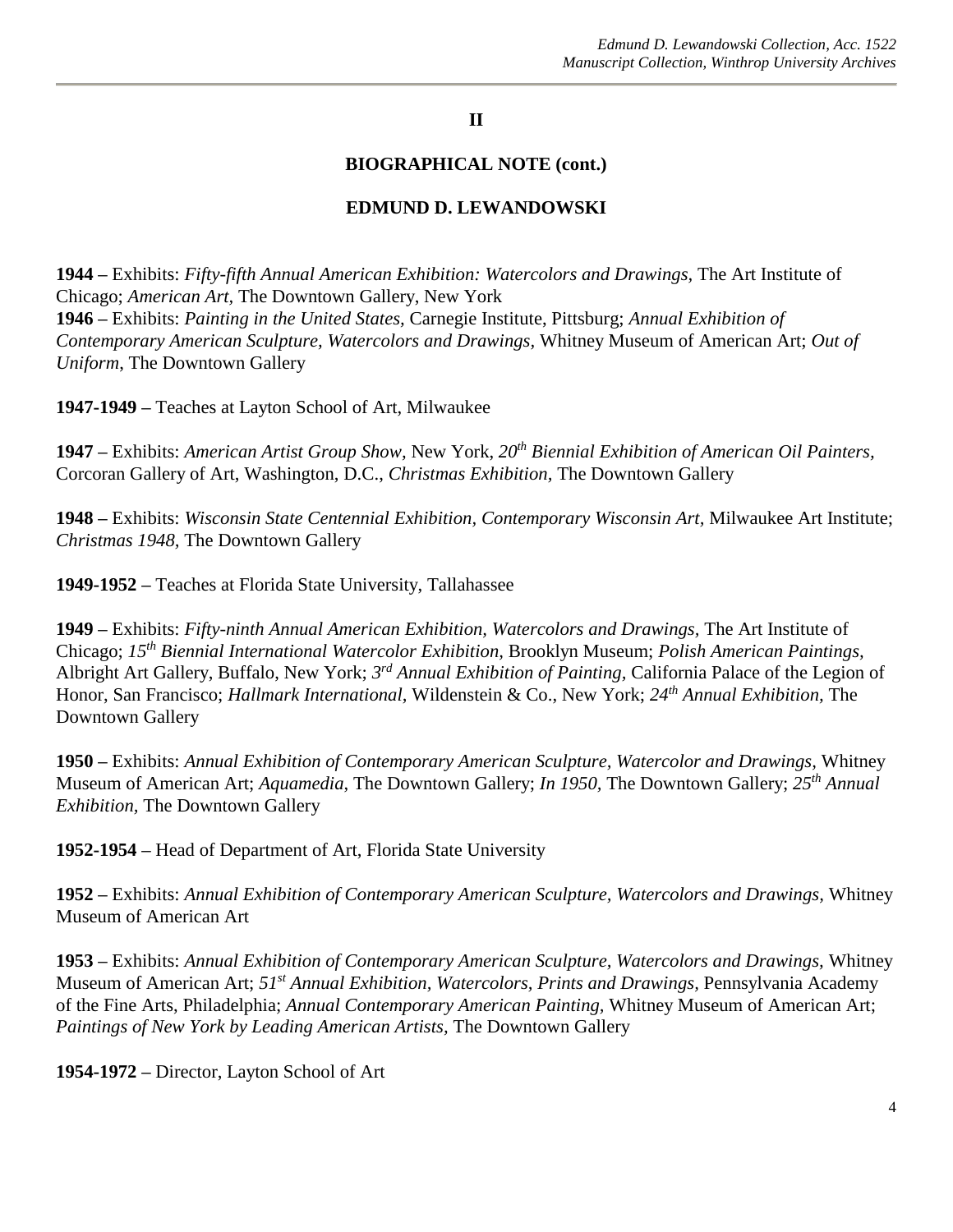### **II**

#### **BIOGRAPHICAL NOTE (cont.)**

#### **EDMUND D. LEWANDOWSKI**

**1954 –** Exhibits: *One Hundred and Forty-ninth Annual Exhibition of Painting and Sculpture,* Pennsylvania Academy of the Fine Arts; *61st American Exhibition, Paintings and Sculpture,* The Art Institute of Chicago **1955 –** Exhibits: *World at Work, 25 Years of Art for Fortune,* American Federation of the Arts travelling exhibition

- **1957 –** Exhibits: *25th Biennial Exhibition of Contemporary American Painters,* Corcoran Gallery of Art
- **1958 –** Exhibits: *100 Church Street Project,* The Downtown Gallery
- **1966 –** Designs Polish Millennium commemorative stamp for U.S. Postal Service
- **1973-1983 –** Chairman of Department of Art, Winthrop College, Rock Hill, South Carolina
- **1973 –** Solo Exhibition, Fairweather-Hardin Gallery, Chicago
- **1976 –** Executed commission of four mosaic murals for War Memorial Building, Milwaukee
- **1978 –** Solo Exhibition, Fairweather-Hardin Gallery, Chicago
- **1982-1983 –** Exhibits: *Images of America,* organized by the San Francisco Museum of Modern Art
- **1983 –** Solo Exhibition, Sid Deutsch Gallery, New York
- **1985 –** Solo Exhibition, Sid Deutsch Gallery, New York
- **1988 –** Exhibits: *100 Years of Wisconsin Art,* Milwaukee Art Museum
- **1990 –** Solo Exhibition, H.V. Allison Galleries, New York; Greenville County Museum of Art, South Carolina
- **1998 –** Passed away September 7th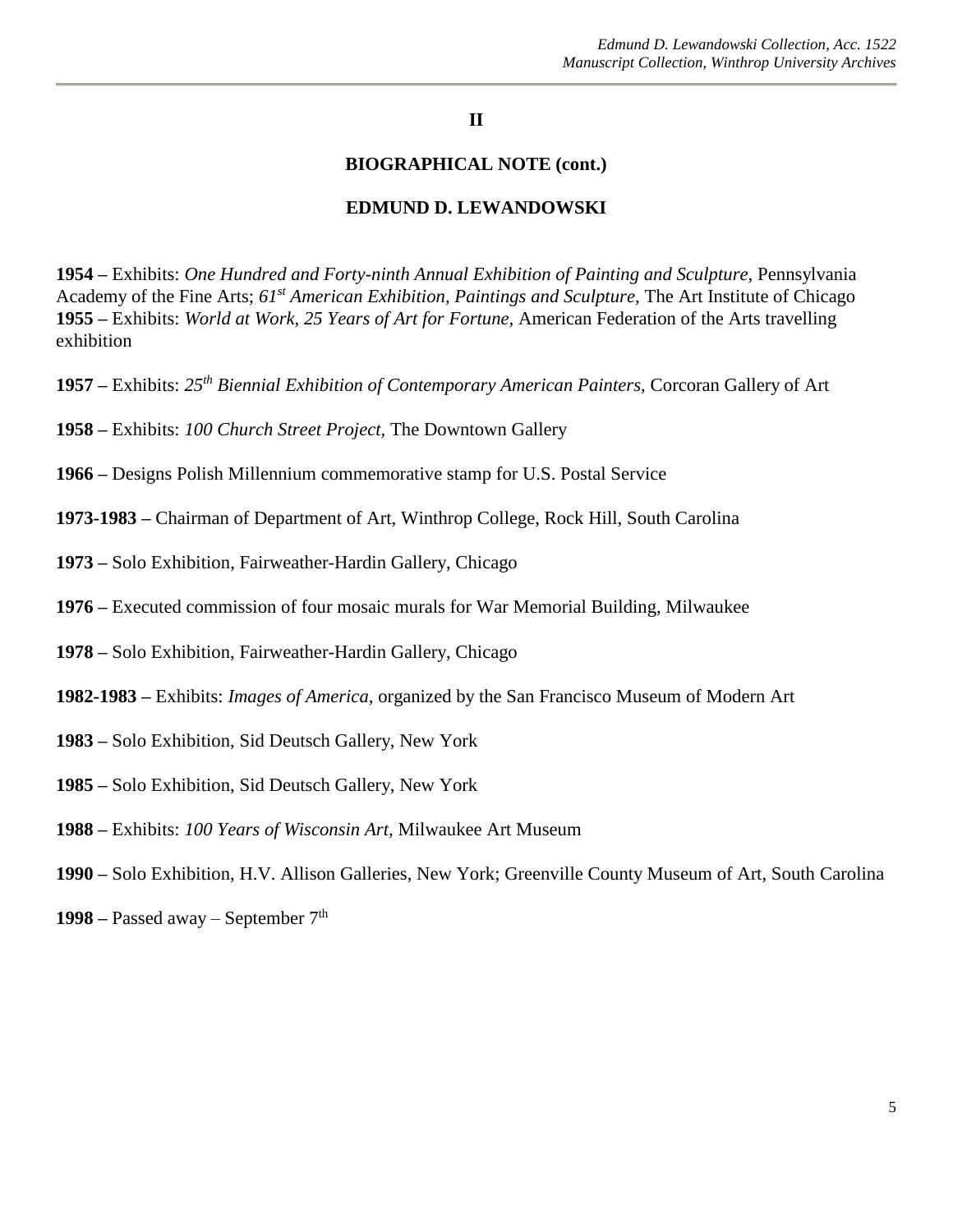# **III**

# **DESCRIPTION OF SERIES**

| <b>Box (es) Folder</b> |                | <b>Description</b>                                                                                                                                                                                                                                                                                                  | <b>Date</b>   |
|------------------------|----------------|---------------------------------------------------------------------------------------------------------------------------------------------------------------------------------------------------------------------------------------------------------------------------------------------------------------------|---------------|
| $\mathbf{1}$           | 1              | PERSONAL PAPERS<br>This collection contains handwritten notes made by Edmund<br>Lewandowski about his past exhibitions. Also included in this<br>collection are two copies of Lewandowski's Curriculum Vitae.                                                                                                       | 1979, nd      |
| $\mathbf{1}$           | 2              | <b>NOTES FOR NEWS RELEASES</b><br>This collection contains notes for various press releases about Edmund<br>Lewandowski and his art.                                                                                                                                                                                | nd            |
| $\mathbf{1}$           | 3              | <b>CORRESPONDENCE</b><br>This collection contains correspondence from and to Ed and Pat<br>Fitzgerald about Edmund Lewandowski.                                                                                                                                                                                     | 1997-1999, nd |
| $\mathbf{1}$           | $\overline{4}$ | <b>DOCUMENTARY</b><br>This collection contains notes, meeting agendas, and scripts for a<br>documentary on Edmund Lewandowski.                                                                                                                                                                                      | 1999, nd      |
| $\mathbf{1}$           | 5              | NEWSPAPER CLIPPINGS<br>This collection contains clippings of newspaper articles about Edmund<br>Lewandowski, his art exhibits, and his death in Rock Hill.                                                                                                                                                          | 1978-1999, nd |
| $\mathbf{1}$           | 6              | <b>SIGNED PRINT</b><br>This collection contains a print of one of Edmund Lewandowski's<br>pieces. This print is titled ThermalIKEM: An American NuKEM<br>Company which signed by Edmund Lewandowski and dated 1987.<br>*This item was placed in Manuscript Collection Oversize: Drawer 30, Folder 109,<br>Item 729. | 1987          |
| $1-2$                  | $7-10$         | <b>EXHIBITION CATALOGUES</b><br>This collection contains catalogues from exhibits featuring Edmund<br>Lewandowski's art.<br>*See Appendix I for list of catalogues in chronological order.                                                                                                                          | 1936-1998, nd |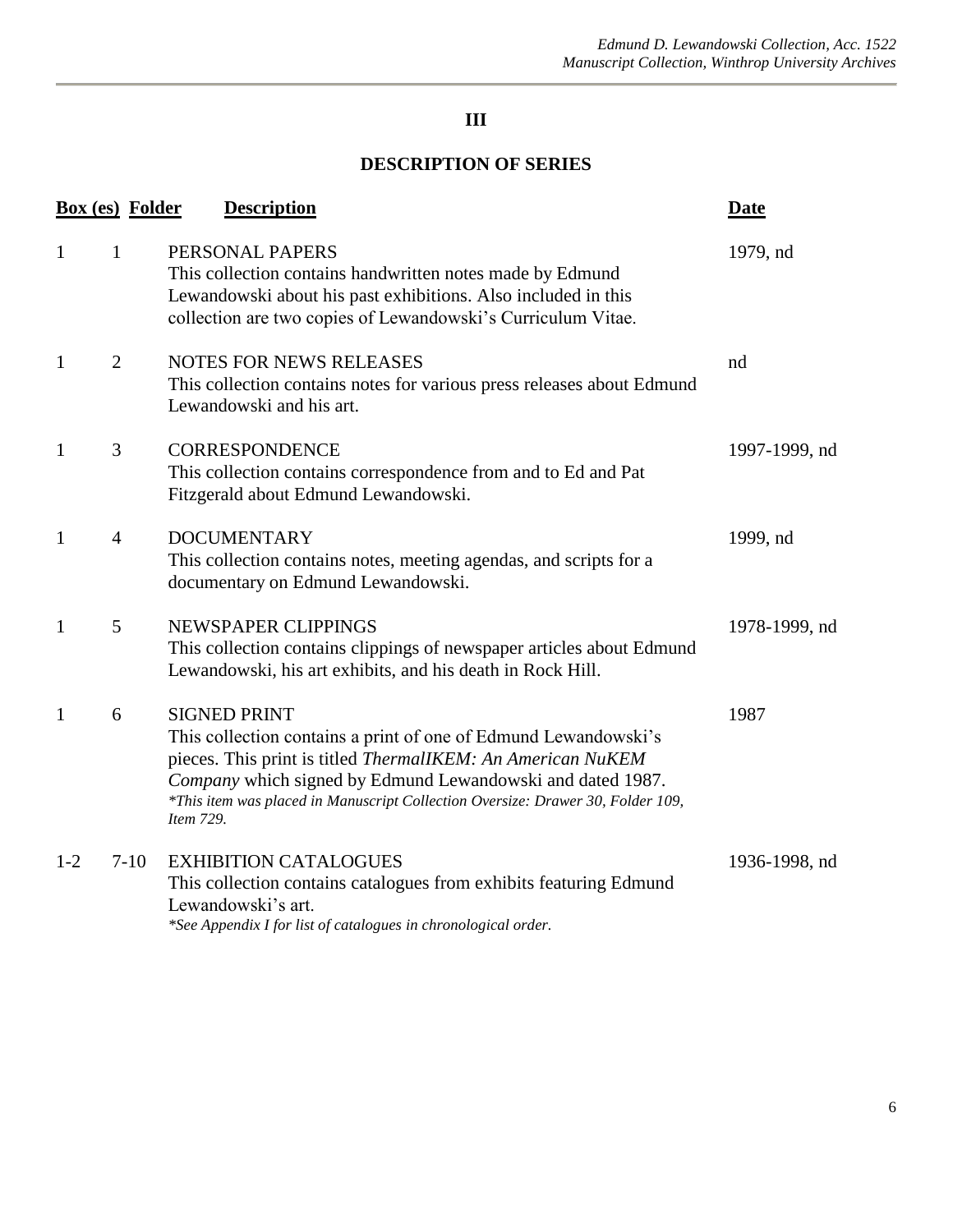### **APPENDIX I**

#### **LIST OF EXHIBITION CATALOGUES** *\*In Chronological Order*

- Catalogue of the Forty-Seventh Annual Exhibition of American Paintings and Sculpture. The Art Institute of Chicago. October 22, 1936 to December 6, 1936.
- Trois Siécles D'Aux Art Etats-Unis, 103 Reproductions Exposition Organisee En Collaboration Avec Le Museum of Modern Art NY: Musée Du Jeu De Paume Paris, Mai-Juillet 1938.
- La Pintura Contemporánea NorteAmericana. Mayo to Diciembre 1941.
- The Art Institute of Chicago, The Twentieth International Exhibition of Water Colors, July 17 to October 5, 1941.
- The Twenty-First International Exhibition of Water Colors, The Art Institute of Chicago, May 14 to August 23, 1942.
- The Fifty-Fifth Annual American Exhibition: Water Colors and Drawings, The Art Institute of Chicago, June 8 to August 20, 1944.
- American Art: New Paintings and Sculpture By Leading American Artists, The Downtown Gallery, New York, October 3 to October 28, 1944.
- Annual Exhibition of Contemporary American Sculpture Watercolors and Drawings, Whitney Museum of American Art, New York, February 5 to March 13, 1946.
- Twentieth Biennial Exhibition of Contemporary American Oil Paintings, The Corcoran Gallery of Art, Washington, DC, March 30 to May 11, 1947.
- Christmas Exhibition, The Downtown Gallery, New York, December 2 to December 27, 1947.
- Wisconsin State Centennial Exhibition Contemporary Wisconsin Art, Layton Art Gallery, Milwaukee Art Institute, 1948.
- American Art: New Paintings and Sculpture By Leading American Artists, The Downtown Gallery, New York, September 28, to October 23, 1948.
- The Fifty-Ninth Annual American Exhibition: Water Colors and Drawings, The Art Institute of Chicago, November 4, 1948 to January 2, 1949.
- The Hallmark Art Award, Hall Brothers, Inc., 1949.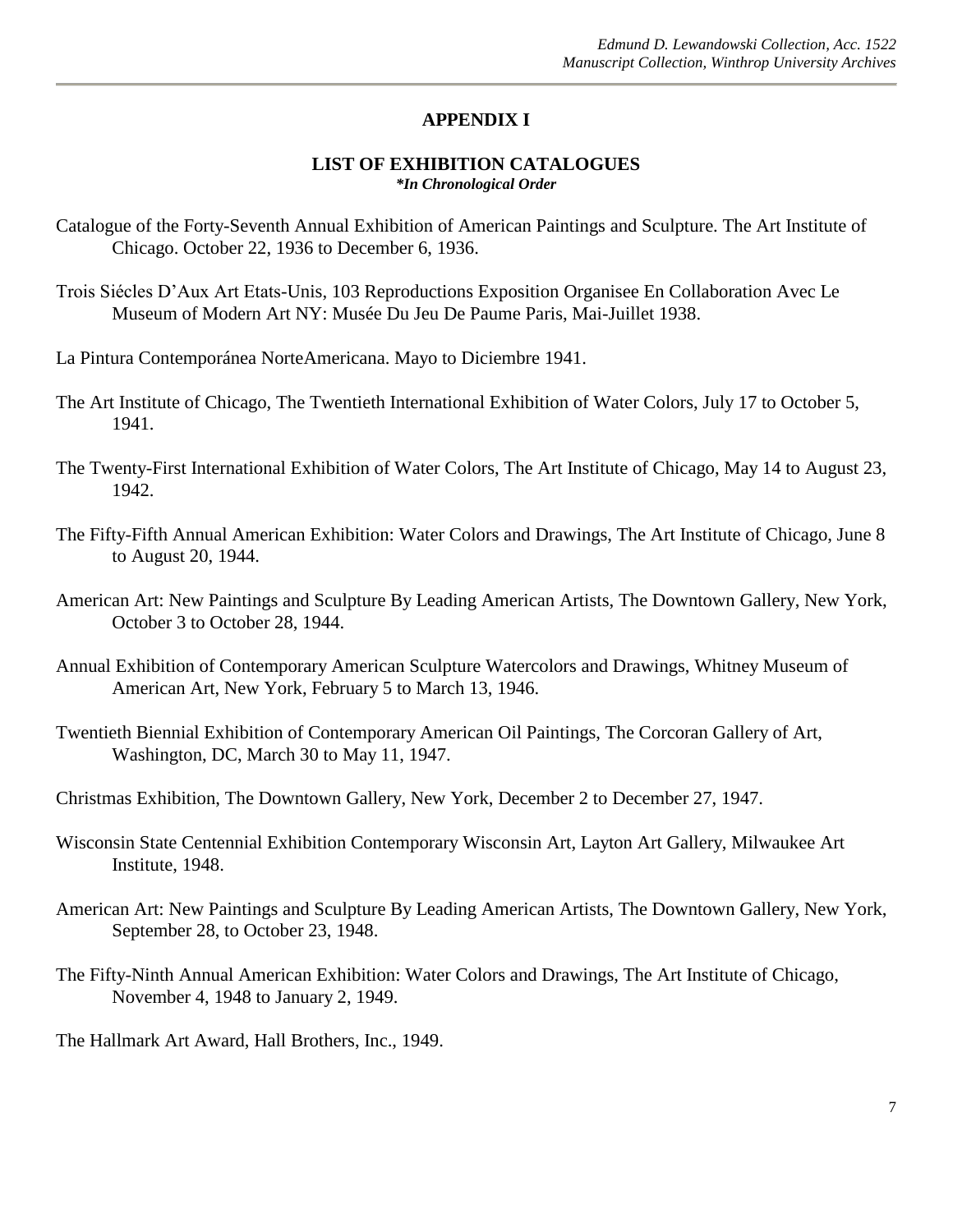### **APPENDIX I (cont.)**

#### **LIST OF EXHIBITION CATALOGUES** *\*In Chronological Order*

- Fifty-Third Annual Exhibition by Artists of Chicago and Vicinity, The Art Institute of Chicago. February 10 through March 20, 1949.
- International Water Color Exhibition Fifteenth Biennial. The Brooklyn Museum: The Brooklyn Institute of Arts and Sciences, May 4 to June 19, 1949.
- American Art: New Paintings and Sculpture By Leading American Artists, The Downtown Gallery, New York, October 3 to October 22, 1949.
- Aquamedia, The Downtown Gallery, New York, February 21 to March 11, 1950.
- Annual Exhibition of Contemporary American Sculpture Watercolors and Drawings, Whitney Museum of American Art, New York, April 1 to May 28, 1950.
- American Art: New Paintings and Sculpture By Leading American Artists, The Downtown Gallery, New York, April 25 to May 13, 1950.
- American Water Colors, Drawings and Prints, The Metropolitan Museum of Art, New York, December 5, 1952 to January 25, 1953.
- The Classic Tradition in Contemporary Art, Walker Art Center, Minneapolis, April 24 through June 28, 1953.
- Painting In The USA 1721 to 1953, The Los Angeles County Fair, Pomona, California, September 18 to October 4, 1953.
- Eighth Southeastern Annual Exhibition, Atlanta Art Association, September 27 through October 11, 1953.
- Sarasota Art Association, Fourth National Members Exhibition, Section I Watercolors, Drawings and Prints, January 17 to January 29, 1954.
- Steel, Iron and Men: An Exhibition, Birmingham Museum of Art, January 22 to February 20, 1954.
- An Exhibition of Paintings of the Fourth International Hallmark Art Award, Hallmark Cards International, 1957.
- Beyond Tomorrow: South Carolina Art and the 1939 New York World's Fair, South Carolina State Museum, Columbia, SC, May 14 to August 20, 1989.
- Edmund Lewandowski: Fifty Years of Painting, H.V. Allison Galleries, New York, May 5 to June 1, 1990 and Greenville County Museum of Art, Greenville, SC, June 12 to July 15, 1990.